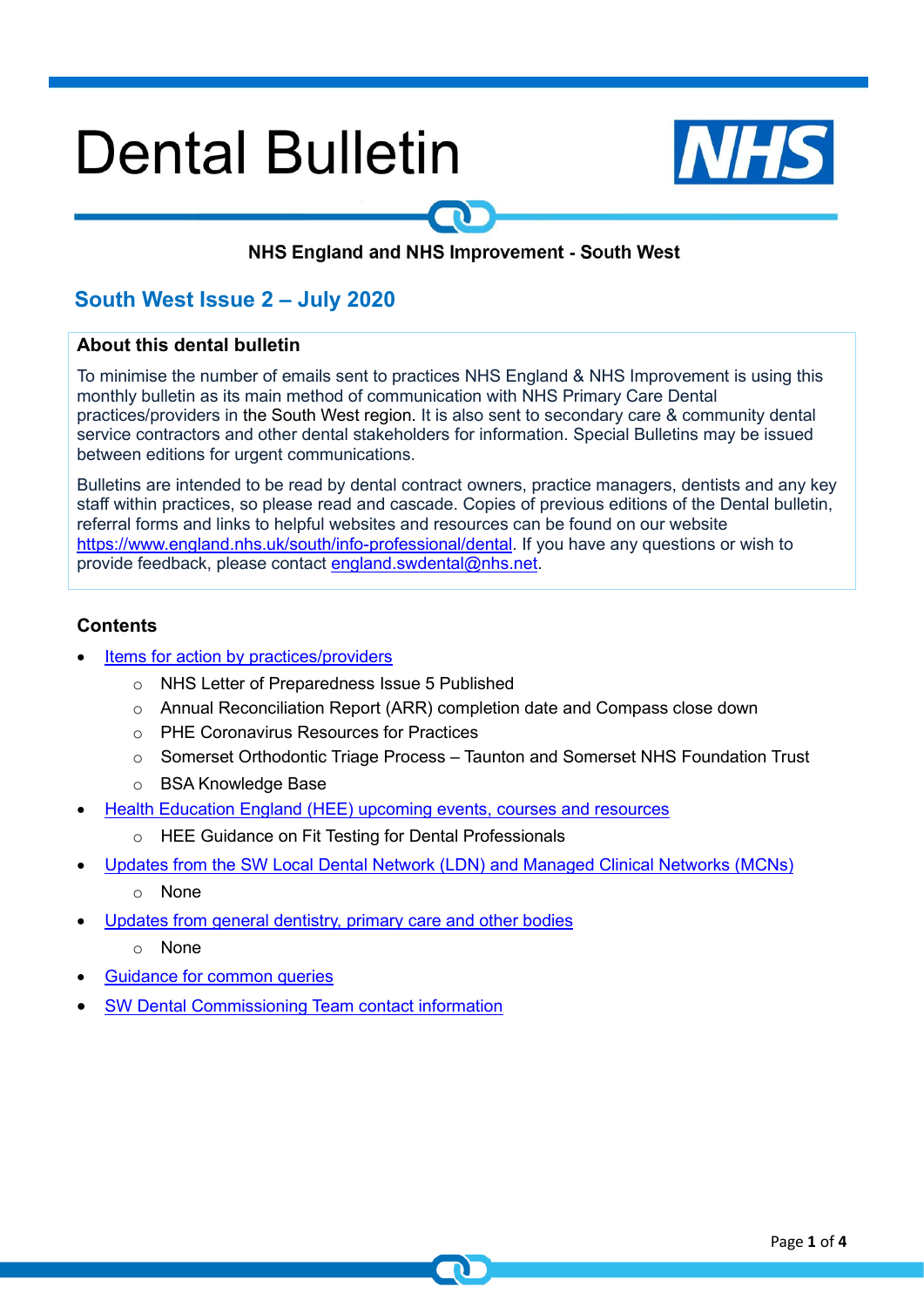## <span id="page-1-0"></span>**Items for action by practices/providers**

## • **NHS Letter of Preparedness Issue 5 Published**

The latest NHS preparedness letter for primary dental care was published on 13<sup>th</sup> July. Please download and read the document from the following link: https://www.england.nhs.uk/coronavirus/publication/preparedness-letters-for-dental-care/

## • **Annual Reconciliation Report (ARR) completion date and Compass close down**

As mentioned in the latest [Dentist Bulletin from Business Services Authority,](https://www.nhsbsa.nhs.uk/sites/default/files/2020-07/Dentist_Bulletin_-_England_-_July_2020.pdf) the deadline for completion of the ARR has been extended to 11:59pm on Sunday 19 July 2020. This is due to the coronavirus (Covid-19) situation. Please make sure that your ARR is completed by this date, guidance to help with completing can be found in the ["ARR 2019 / 2020"](https://www.nhsbsa.nhs.uk/activity-payment-and-pension-services/provider-and-performer-pensions/annual-reconciliation-report-process-arr)  [section of the dental services website.](https://www.nhsbsa.nhs.uk/activity-payment-and-pension-services/provider-and-performer-pensions/annual-reconciliation-report-process-arr) If you have any issues with the ARR process please call the NHS Dental Services Helpline on 0300 3301348.

Please note the information that 'Contract Amend' functionality will be unavailable on Compass between **6pm on Monday 20 July 2020 and 11am on Monday 27 July 2020** whilst the BSA run the annual reconciliation.

If you have made any performer changes on Compass but have not sent a correctly completed CAF form to the dental team for authorisation (to [england.swdental@nhs.net](mailto:england.swdental@nhs.net) or [england.bgsw-dental@nhs.net\)](mailto:england.bgsw-dental@nhs.net), these changes will be automatically rejected and you will need to re-submit them when contract amend is available again. Please send any outstanding forms by 3pm on Friday 17<sup>th</sup> July at latest to allow time for approval.

## • **PHE Coronavirus Resources for Practices**

Public Health England have designed some helpful posters for practices to display, that can help manage patient's expectations. Please download and print these from the following links:

Main page - <https://coronavirusresources.phe.gov.uk/nhs-resources-facilities/resources/>

Dental posters - [https://coronavirusresources.phe.gov.uk/nhs-resources](https://coronavirusresources.phe.gov.uk/nhs-resources-facilities/resources/isolate-your-household-nhs-resources-dental/)[facilities/resources/isolate-your-household-nhs-resources-dental/](https://coronavirusresources.phe.gov.uk/nhs-resources-facilities/resources/isolate-your-household-nhs-resources-dental/)

#### • **Somerset: Orthodontic Triage Process – Taunton and Somerset NHS Foundation Trust**

Please see the letter to practices attached to this bulletin, from Jane Impey at Taunton and Somerset NHS Foundation Trust, regarding changes to acceptance criteria for in hospital services.

Please also reference the Somerset Orthodontic Referral Form attached and note the request that from 1st August 2020, all practices must email through their referrals - paper referrals received after 31<sup>st</sup> July will no longer be accepted and will be returned.

Emailed referrals to any service must be sent using your secure NHS net email account.

## • **Photos requested for all soft tissue referrals to Maxillofacial Surgery (including 2WW)**

Please note the following request from The Somerset Maxillofacial Team: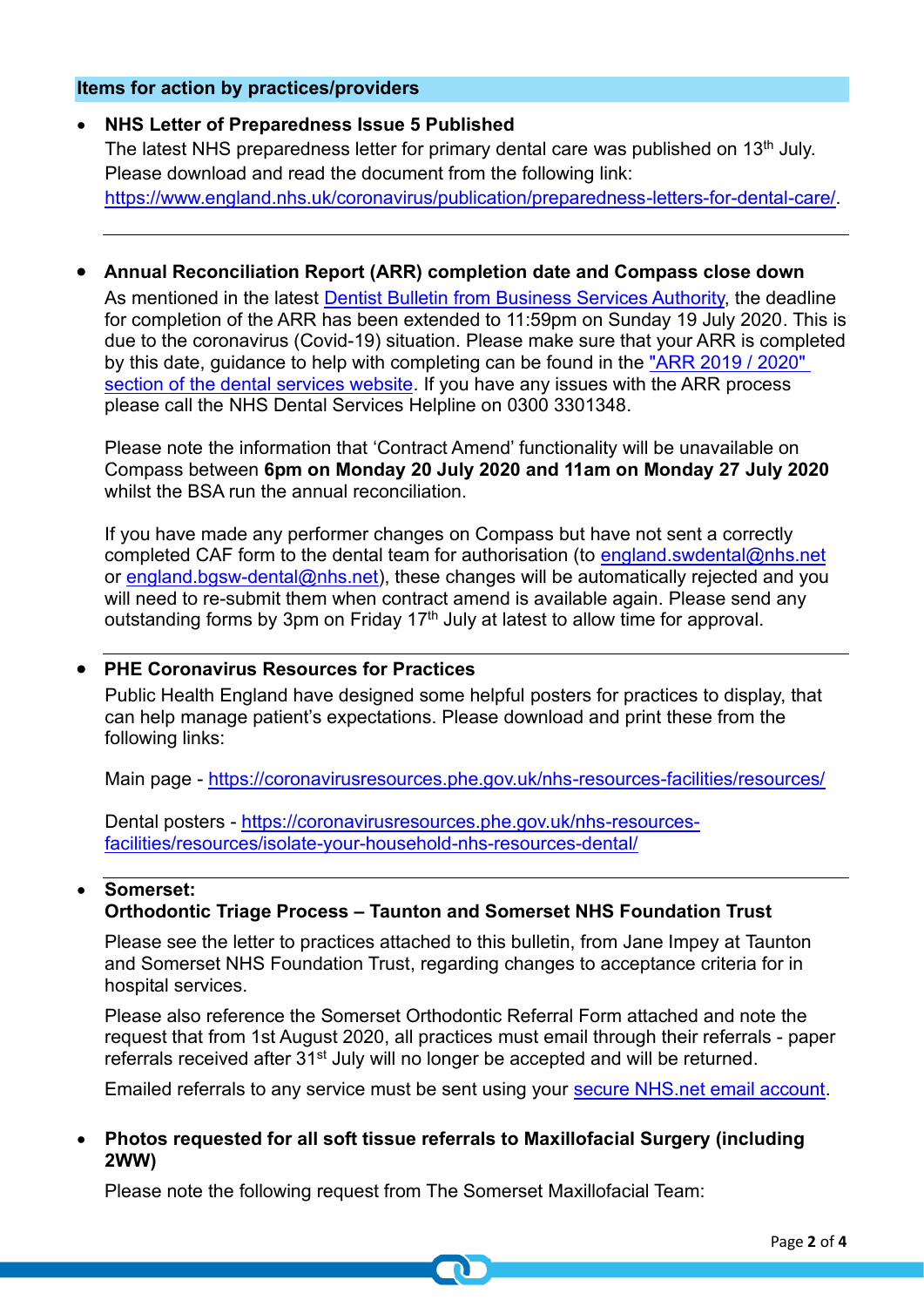Please would all General Medical and Dental practitioners who refer to the Maxillofacial Surgery Service, note that for all soft tissue referrals a photograph with the referral is required (e.g. mouth ulcers, lumps, white patches, skin lesions and 2WW patients).

As all departments are, we are looking at ways of reducing patient attendance where not required. With a clinical photo we can carry out a telephone appointment and hopefully directly book the patient, without the need for them to attend a face to face appointment.

If you are unable to take a photo in your surgery, please ask your patient to email a photo they have taken (with a smart phone) to the following address: maxphoto@tst.nhs.uk, including their name and date of birth. To reduce the potential for errors our preferred option is a photo sent with the referral letter.

Many thanks for your assistance with this initiative to speed up the Patient Pathway The Somerset Maxillofacial Team

## • **NHS Dental Services - Business Services Authority Knowledge Base**

We would like to remind practices of the Knowledge Base service, where you can search for a wide range of help on contractual and performer processes, Compass guidance and more, including common queries such as how to apply for maternity payments, retirement applications and claim related queries, which can be answered here rather than emailing the commissioning team. Simply type keywords into the search box for related topics.

Please bookmark and use the site which is also linked from the [main Compass page:](https://www.nhsbsa.nhs.uk/compass) <https://nhsbsa-live.powerappsportals.com/knowledgebase/category/?id=CAT-01011>

[Back to top](#page-0-0)

## **Health Education England (HEE) upcoming events, courses and resources**

#### • **HEE Guidance on Fit Testing for Dental Professionals**

HEE has produced "Guidance on Fit Testing for Dental Professionals". Please see the attached Fit Testing Overview document and link to the full version. [https://www.yorksandhumberdeanery.nhs.uk/sites/default/files/heeyh\\_summary\\_of\\_guida](https://www.yorksandhumberdeanery.nhs.uk/sites/default/files/heeyh_summary_of_guidance_on_fit_testing_for_dental_professionals_v2_11062020.pdf) [nce\\_on\\_fit\\_testing\\_for\\_dental\\_professionals\\_v2\\_11062020.pdf](https://www.yorksandhumberdeanery.nhs.uk/sites/default/files/heeyh_summary_of_guidance_on_fit_testing_for_dental_professionals_v2_11062020.pdf)

The British Society of Paediatric Dentistry has also made available guidance on:

Trauma Guidance for Permanent Dentition COVID-19 Traumas Guidance for Primary Dentition COVID-19

This can be downloaded from their website <https://www.bspd.co.uk/Professionals/Resources/BSPD-Guidelines>



[Click here for details of](http://www.dental.southwest.hee.nhs.uk/about-us/dental-courses/) **HEE dental courses** - access the Online [Course Booking System and learning resources](http://www.dental.southwest.hee.nhs.uk/about-us/dental-courses/)

[Back to top](#page-0-0)

## <span id="page-2-0"></span>**Updates from the SW Local Dental Network (LDN) & Managed Clinical Networks (MCNs)**

• None

[Back to top](#page-0-0)

## **Updates from general dentistry, primary care and other bodies**

• None

[Back to top](#page-0-0)

Page **3** of **4**